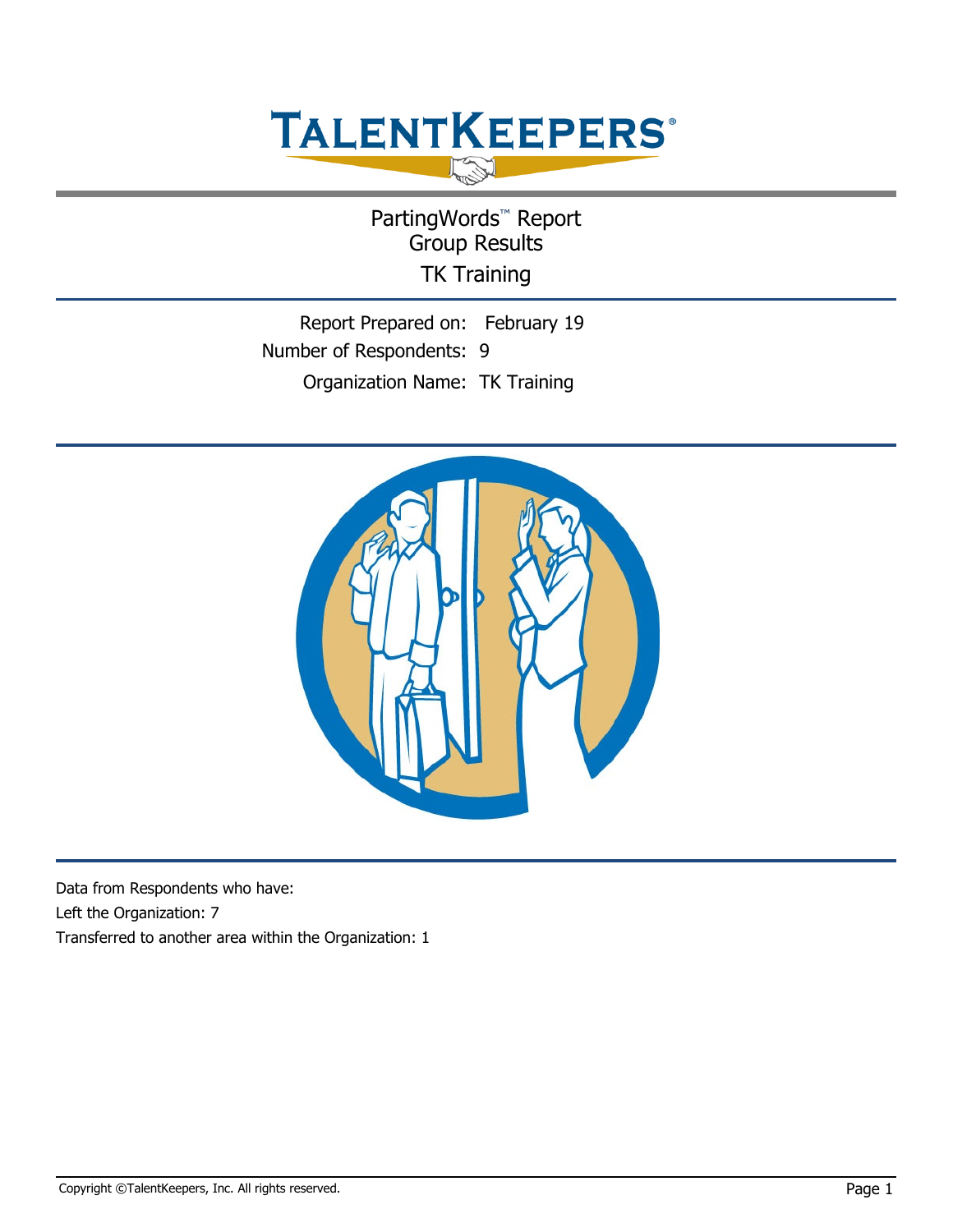# Section I: Factors Influencing Employees to Leave

Exiting employees were asked questions regarding their intent to stay in the geographic location and future employment plans and preferences.



| <b>Geographic Location</b>                 | <b>Count</b> |     |
|--------------------------------------------|--------------|-----|
| Staying in the same<br>geographic location |              | 75% |
| Leaving the geographic area                | 2            | 25% |

| <b>Employment Status</b>                                     | <b>Count</b>  | %   |
|--------------------------------------------------------------|---------------|-----|
| Have found another job                                       | 6             | 75% |
| Going to continue to work, but<br>have not found another job | $\mathcal{P}$ | 25% |
| Not going to work for the next<br>6 months or longer         |               | በ%  |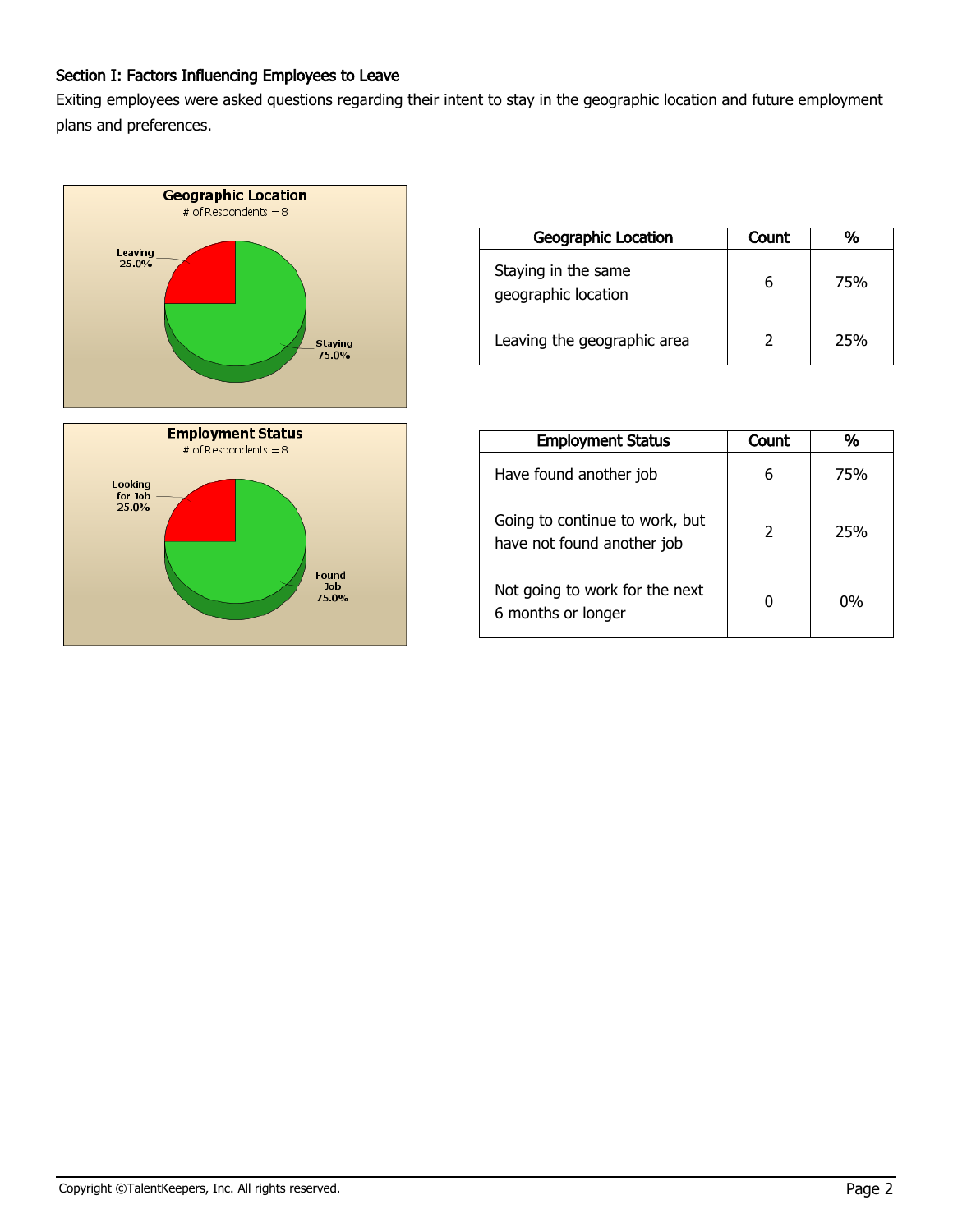| Employees who have found another job or plan to continue to work: | Count | %   |
|-------------------------------------------------------------------|-------|-----|
| I am going/plan to work in the same industry                      |       | 57% |
| I am going/plan to work in a different industry                   |       | 43% |

| I am going/plan to work in the same type of job    | 43% |
|----------------------------------------------------|-----|
| I am going/plan to work in a different type of job | 57% |

| The organizations where employees who have found another job are going: (Optional Item) |
|-----------------------------------------------------------------------------------------|
| Linda: SolutionsRUs                                                                     |
| n/a                                                                                     |
| Than: USA Company 1                                                                     |
| Tucker: Woogle Corp.                                                                    |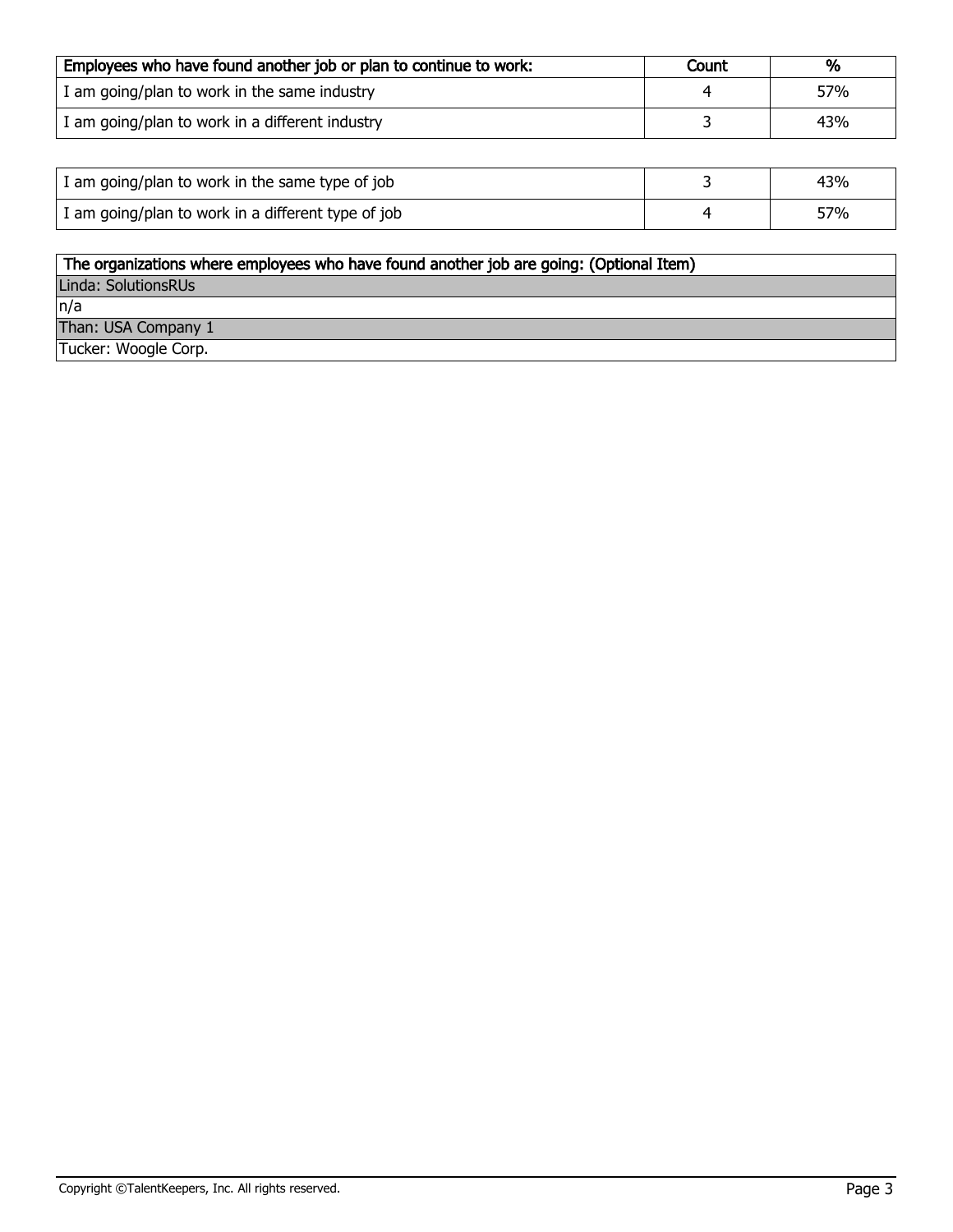## Section II: Why Employees Decided to Leave

## Leave Factors and their Influence on the Decision to Leave

Employees answered questions about various items, which may have influenced their decision to leave. Each survey item fits into one of five drivers: Leader, Organization, Co-Workers, Job & Career and Other. The Other driver captures those employees whose decision to leave was beyond the organization's control.



#### Leader Index

Leadership factors are influenced by a leader's ability to work with team members and develop relationships through communication, trust, coaching and recognition. Percentages below group influence on the decision to leave 1 - 5 rating scale by (S):  $5 -$  Very strong influence &  $\overline{4}$  - Strong influence; (W):  $3 -$  Moderate influence & 2 - Weak influence; and (N): 1 - No influence.

| # of Respondents = $9$                                                                 |                   |                 | % of team members who rated<br>(S)trong Influence, (W)eak |                  |  |
|----------------------------------------------------------------------------------------|-------------------|-----------------|-----------------------------------------------------------|------------------|--|
| <b>Leader Survey Items</b>                                                             | Average<br>Rating |                 | Influence or (N) oInfluence on<br>Decision to Leave       |                  |  |
| The recognition I receive for my efforts and achievements<br>from my manager.          | 2.5               | S<br><b>25%</b> | w<br><b>38%</b>                                           | N<br><b>38%</b>  |  |
| The work environment created by my manager.                                            | 2.5               | S<br>25%        | W<br><b>38%</b>                                           | N<br><b>38%</b>  |  |
| My manager's ability to coach and motivate me.                                         | 2.4               | <b>S</b><br>25% | w<br><b>38%</b>                                           | N<br>38%         |  |
| My manager's ability to meet commitments and hold others<br>appropriately accountable. | 2.4               | S<br><b>25%</b> | w<br>38%                                                  | N.<br><b>38%</b> |  |
| My manager's ability to communicate effectively.                                       | 2.3               | S<br>13%        | w<br>50%                                                  | N<br><b>38%</b>  |  |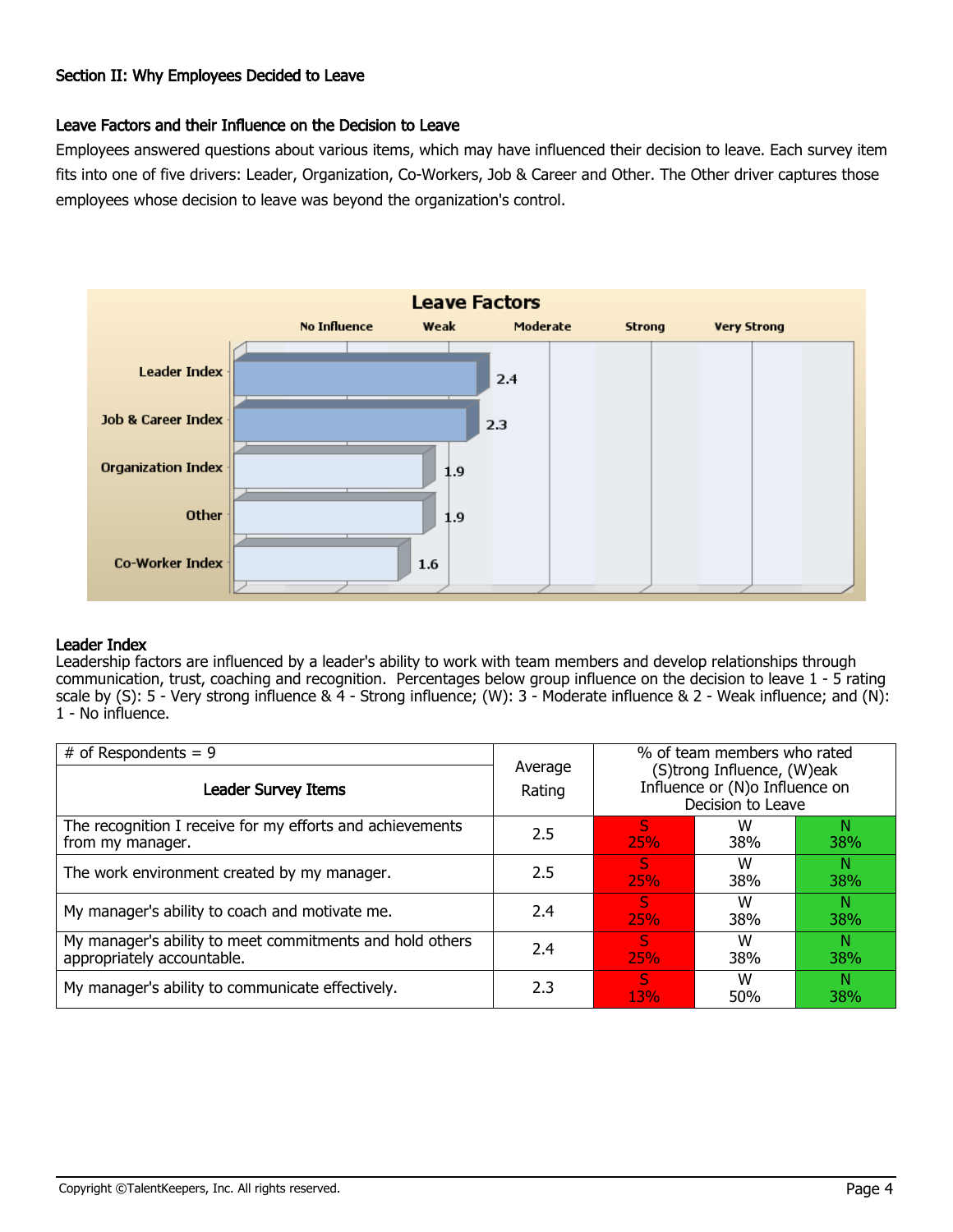## Organization Index

A high performing organization is related to how employees perceive their treatment by the organization and the fairness of processes and outcomes. Percentages below group influence on the decision to leave 1 - 5 rating scale by (S): 5 - Very strong influence & 4 - Strong influence; (W): 3 - Moderate influence & 2 - Weak influence; and (N): 1 - No influence.

| # of Respondents = $9$                                     |                   | % of team members who rated<br>(S)trong Influence, (W)eak |                                                     |                 |  |
|------------------------------------------------------------|-------------------|-----------------------------------------------------------|-----------------------------------------------------|-----------------|--|
| <b>Organization Survey Items</b>                           | Average<br>Rating |                                                           | Influence or (N)o Influence on<br>Decision to Leave |                 |  |
| The organization's support of work/life balance.           | 2.0               | S<br>13%                                                  | W<br>50%                                            | <b>38%</b>      |  |
| The products and/or services provided by the organization. | 1.9               | S<br>13%                                                  | w<br>50%                                            | Ν<br><b>38%</b> |  |
| The organization's policies and procedures.                | 1.9               | S<br>13%                                                  | W<br>50%                                            | Ν<br><b>38%</b> |  |
| The location where I come to work on a daily basis.        | 1.8               | S<br>13%                                                  | W<br>38%                                            | Ν<br>50%        |  |

#### Co-Worker Index

Supportive co-workers play an important role in enhancing workplace experiences through work relationships and interactions. Percentages below group influence on the decision to leave 1 - 5 rating scale by (S): 5 - Very strong influence & 4 - Strong influence; (W): 3 - Moderate influence & 2 - Weak influence; and (N): 1 - No influence.

| # of Respondents = $9$                                    |                   | % of team members who rated<br>(S)trong Influence, (W)eak<br>Influence or (N) oInfluence on<br>Decision to Leave |          |            |
|-----------------------------------------------------------|-------------------|------------------------------------------------------------------------------------------------------------------|----------|------------|
| Co-Worker Survey Items                                    | Average<br>Rating |                                                                                                                  |          |            |
| Communication with my co-workers.                         | 1.8               | 0%                                                                                                               | w<br>50% | <b>50%</b> |
| Cooperation and support on work tasks from my co-workers. | 1.6               | 0%                                                                                                               | w<br>38% | 63%        |
| My co-workers' interest in my personal well-being.        | 1.6               | S.<br>0%                                                                                                         | w<br>38% | Ν<br>63%   |
| The quality of work put forth by my co-workers.           | 1.5               | S<br>0%                                                                                                          | w<br>38% | 63%        |

#### Job & Career Index

Job and Career satisfaction are influenced by tangible rewards, clarity of job roles and job responsibilities, accountability for goals, opportunities to utilize skills, and career growth. Percentages below group influence on the decision to leave 1 - 5 rating scale by (S): 5 - Very strong influence & 4 - Strong influence; (W): 3 - Moderate influence & 2 - Weak influence; and  $(N)$ :  $1 - No$  influence.

| # of Respondents = $9$<br>Job & Career Survey Items              | % of team members who rated<br>Average<br>(S)trong Influence, (W)eak<br>Influence or (N) oInfluence on<br>Rating |                 |                   |                 |  |
|------------------------------------------------------------------|------------------------------------------------------------------------------------------------------------------|-----------------|-------------------|-----------------|--|
|                                                                  |                                                                                                                  |                 | Decision to Leave |                 |  |
| My compensation level.                                           | 2.9                                                                                                              | S<br><b>38%</b> | w<br><b>38%</b>   | N<br>25%        |  |
| Opportunities for career advancement.                            | 2.4                                                                                                              | S<br>25%        | w<br><b>38%</b>   | N<br><b>38%</b> |  |
| Opportunities to utilize my current skills and learn new skills. | 2.4                                                                                                              | S<br>25%        | w<br>38%          | N<br><b>38%</b> |  |
| My benefits package.                                             | 2.1                                                                                                              | S<br>13%        | W<br>38%          | N<br><b>50%</b> |  |
| My work schedule.                                                | 1.8                                                                                                              | S<br>13%        | w<br>25%          | N<br>63%        |  |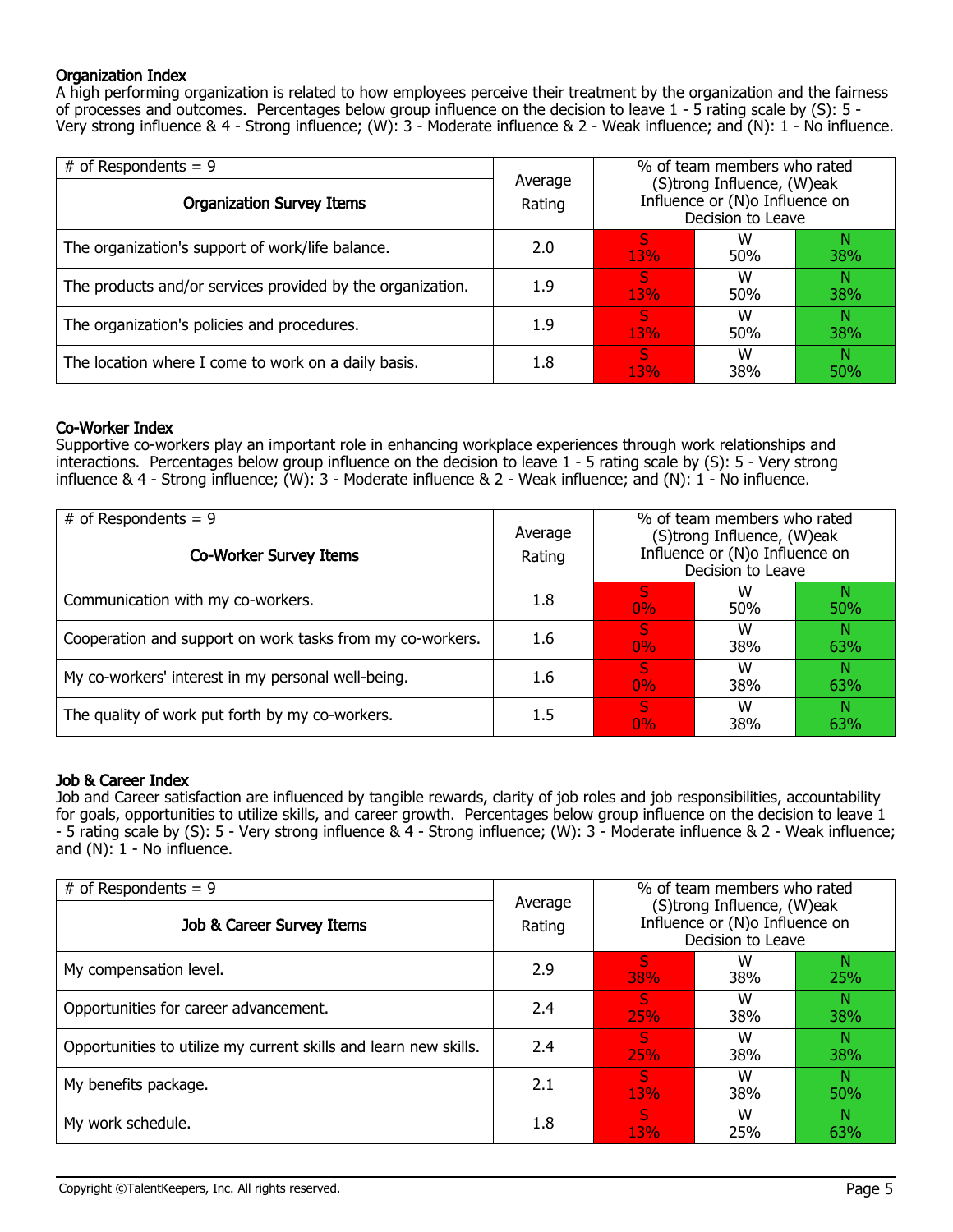Respondents who rated their compensation and/or benefits as a strong or very strong influence to leave were asked to select the area that most strongly influenced their decision to leave.

| My compensation plan.                                                | Count | Out Of | %   |
|----------------------------------------------------------------------|-------|--------|-----|
| Base Salary/Wages                                                    |       |        | 33% |
| Additional Compensation Plans (i.e. Bonuses, Incentives, Commission) |       |        | 33% |
| Potential salary opportunities if I remained with the organization   |       |        | 33% |

| My benefits package.                                                | Count | Out Of | %     |
|---------------------------------------------------------------------|-------|--------|-------|
| Medical Insurance Coverage                                          |       |        | $0\%$ |
| Other Insurance Coverage (i.e. Dental/Vision)                       |       |        | 0%    |
| <b>Retirement Plans</b>                                             |       |        | 100%  |
| Paid Time Off                                                       |       |        | $0\%$ |
| Potential benefit opportunities if I remained with the organization |       |        | 0%    |

#### Other Index

The "Other" category represents those respondents who left for reasons beyond the organization's control. Percentages below group influence on the decision to leave 1 - 5 rating scale by (S): 5 - Very strong influence & 4 - Strong influence; (W): 3 - Moderate influence & 2 - Weak influence; and (N): 1 - No influence.

| $#$ of Respondents = 9                                  |                   | % of team members who rated                                                       |          |     |  |
|---------------------------------------------------------|-------------------|-----------------------------------------------------------------------------------|----------|-----|--|
| <b>Other Survey Items</b>                               | Average<br>Rating | (S)trong Influence, (W)eak<br>Influence or (N)o Influence on<br>Decision to Leave |          |     |  |
| Personal issues beyond the control of the organization. | 1.9               | 13%                                                                               | w<br>25% | 63% |  |

#### Section III: Would Employees Recommend the Organization or Rejoin

#### Recommend as Good Place to Work

Employees were asked if they would recommend the organization as a good place to work.